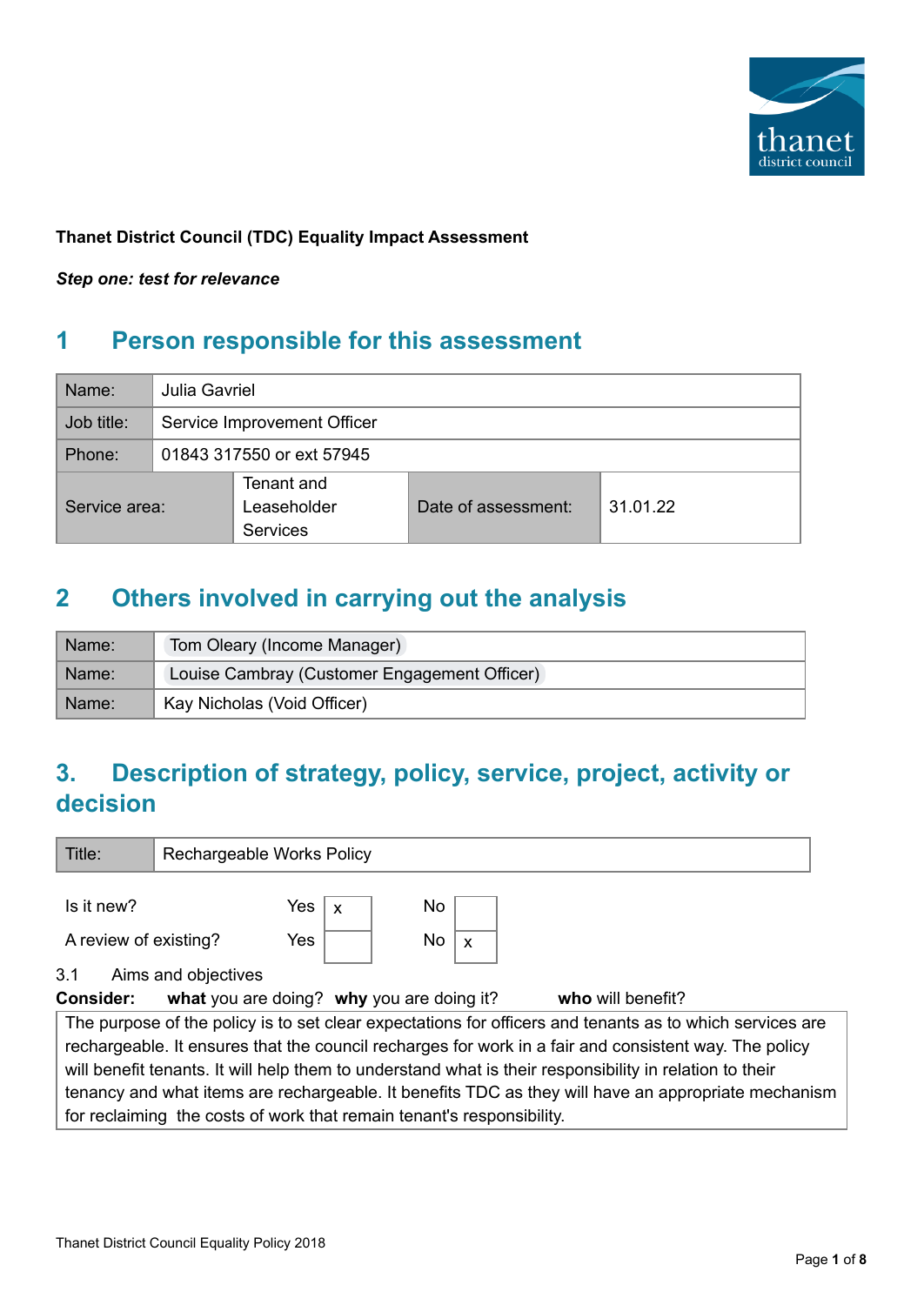#### 3.2 What outcomes are expected? Who is expected to benefit?

- Enable TDC to deal with complaints more effectively
- Enable TDC to charge fairly and consistently for works that are the responsibility of the tenant
- More robust approach to raising RWO.
- all staff have clearer access to RWOs.

### **4 Who is affected?**

4.1 Which groups or individuals does the strategy, policy, service, project, activity or decision affect? For example, the Council, employees (including temporary workers), other public authorities, contractors, partner organisations, wider community, others.

TDC **Officers Tenants Contractors** 

- 4.2 Does the strategy, policy, service, project, activity or decision relate to a service area with known inequalities? (Give a brief description).
	- Domestic Abuse victims.
	- Tenants with additional needs.

## **5 Equality Act 2010**

How does the strategy, policy, service, project, activity or decision actively meet the public sector equality duties to:

**Eliminate unlawful discrimination** (including harassment, victimisation and other prohibited conduct)

- Consideration is given to vulnerable tenants in Section 5.0
- There is a built in appeal process for review.

**Advance equality of opportunity** (between people who share a protected characteristic and people who do not share it)

The policy ensures that there is a consistent approach to eliminate bias or prejudice (even when unintentional).

**Foster good relations** (between people who share a protected characteristic and people who do not share it). Could it have an adverse impact on relations between different diverse groups?

The policy ensures that there is a standardised approach.

The dispute process deals with any escalated issues.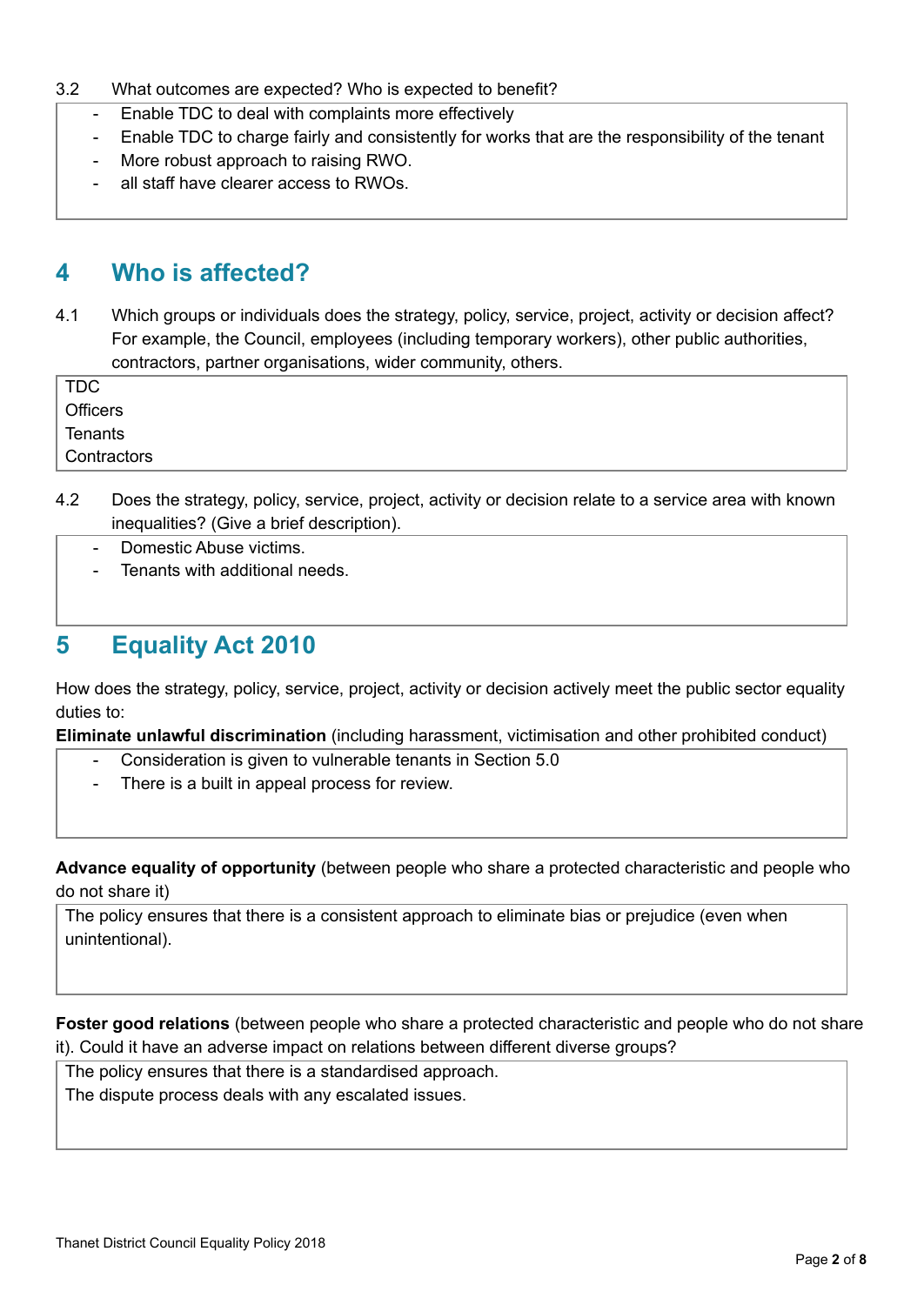# **6 Priority**

The following questions will help you to identify whether this 'service' is a high priority. Please answer all questions with particular reference to the protected characteristics; race, gender, gender reassignment, disability, religion or belief, sexual orientation, age, marriage and civil marriage/partnership and pregnancy and maternity.

#### **Please provide a comment for each answer, providing evidence for your answer, regardless whether you have answered yes or no.**

| <b>Questions</b>                                                                                                                                                               | <b>Yes</b> | <b>No</b> |
|--------------------------------------------------------------------------------------------------------------------------------------------------------------------------------|------------|-----------|
| 1. Are there any particular groups who may have trouble accessing the 'service'?                                                                                               |            | X         |
| <b>Comments:</b><br>No - relates to an internal process not a service.                                                                                                         |            |           |
| 2. Does your information suggest that some groups of people are less satisfied than<br>others with this 'service'?                                                             |            | X         |
| <b>Comments:</b>                                                                                                                                                               |            |           |
| No - relates ro an internal process not a service.                                                                                                                             |            |           |
| 3. Will this service have a significant impact on any of our<br>residents?                                                                                                     |            | X         |
| <b>Comments:</b>                                                                                                                                                               |            |           |
| No - already part of the tenancy agreement, just provides clear guidelines on when to<br>recharge.                                                                             |            |           |
| 4. Do you have any evidence that discrimination, harassment and/or victimisation could<br>occur as part of this service?                                                       |            | X         |
| <b>Comments:</b>                                                                                                                                                               |            |           |
| Section 5 of the ; policy covers this point.                                                                                                                                   |            |           |
| Do you think the service will hinder communication and negatively impact relations<br>5.<br>between the organisation and its employees, residents, contractors or anyone else? |            | X         |
| <b>Comments:</b>                                                                                                                                                               |            |           |
| No - it will improve communication as provides clarity and transparency                                                                                                        |            |           |
| 6. Does this service need to improve the way in which it is communicated to people who<br>have literacy, numeracy or any other access needs?                                   |            | X         |
| <b>Comments:</b>                                                                                                                                                               |            |           |
| No - it is a policy for TDC to clarify when charges will be made. It is for the benefit of both<br>staff and tenants                                                           |            |           |
| Does consultation need to be carried out?<br>7.                                                                                                                                |            | X         |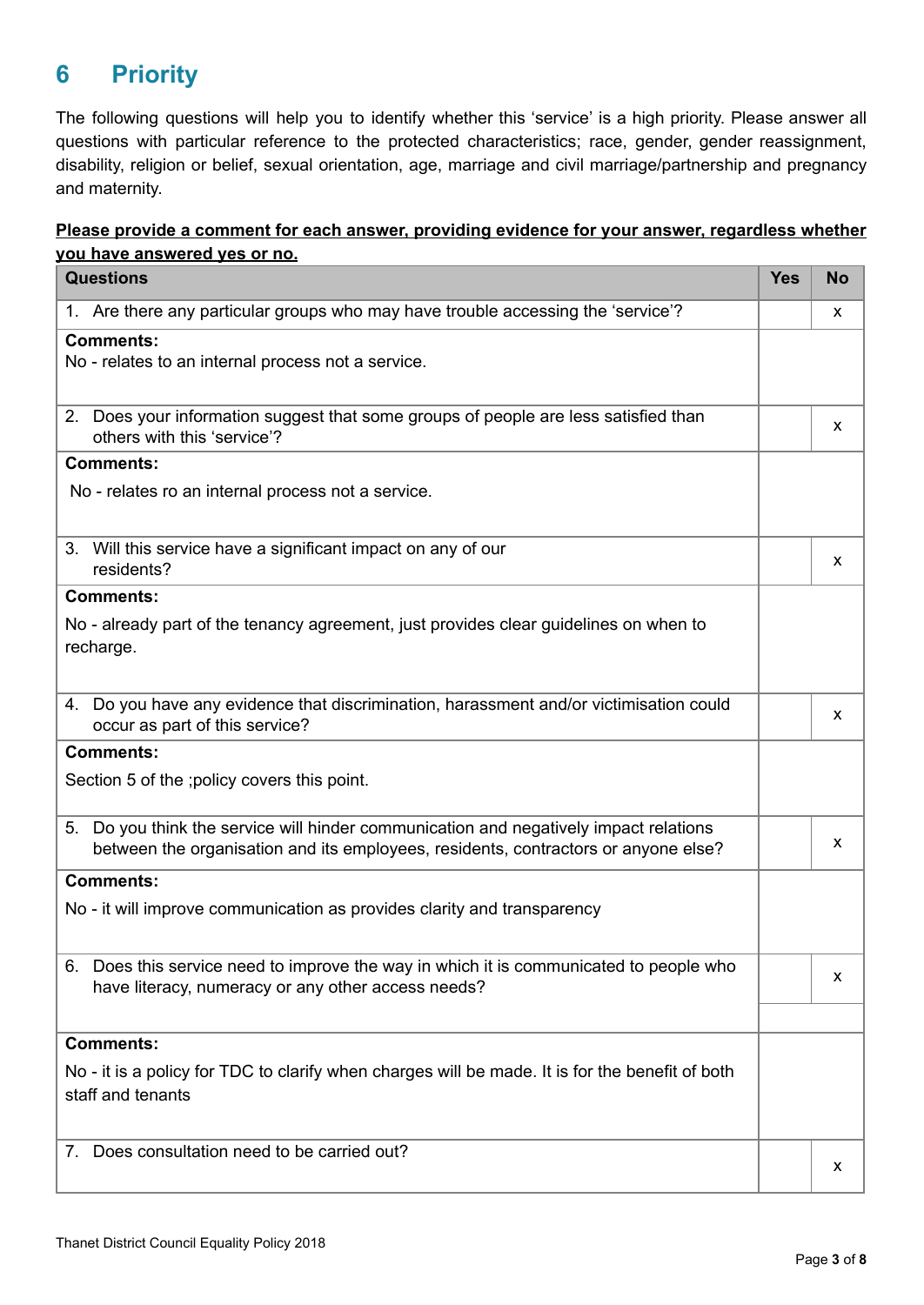| <b>Comments:</b>                                                                             |  |
|----------------------------------------------------------------------------------------------|--|
| It is not a new service. It forms part of the tenancy agreement and provides further clarity |  |
|                                                                                              |  |

In order to assess the priority of your '**service**' please complete the table below by adding up how many questions you answered yes to and following the appropriate action.

| <b>Priority</b> | <b>Number of</b><br>questions<br>answered 'yes' | Rating | <b>Action</b>                                                                   |
|-----------------|-------------------------------------------------|--------|---------------------------------------------------------------------------------|
| High            | 3 or more                                       |        | Continue to section 2                                                           |
| <b>Medium</b>   | 1 to 2                                          |        | Please provide evidence to any questions you<br>answered 'yes' to in section 1. |
|                 |                                                 |        | Test for relevance complete (sometimes a full<br>assessment may be required).   |
| Low             | 0                                               |        | Test for relevance complete.                                                    |

If, following the completion of the test for relevance, a full assessment is not required, go straight to **the declaration. If a full assessment is required, go to Step two: full equality impact assessment.**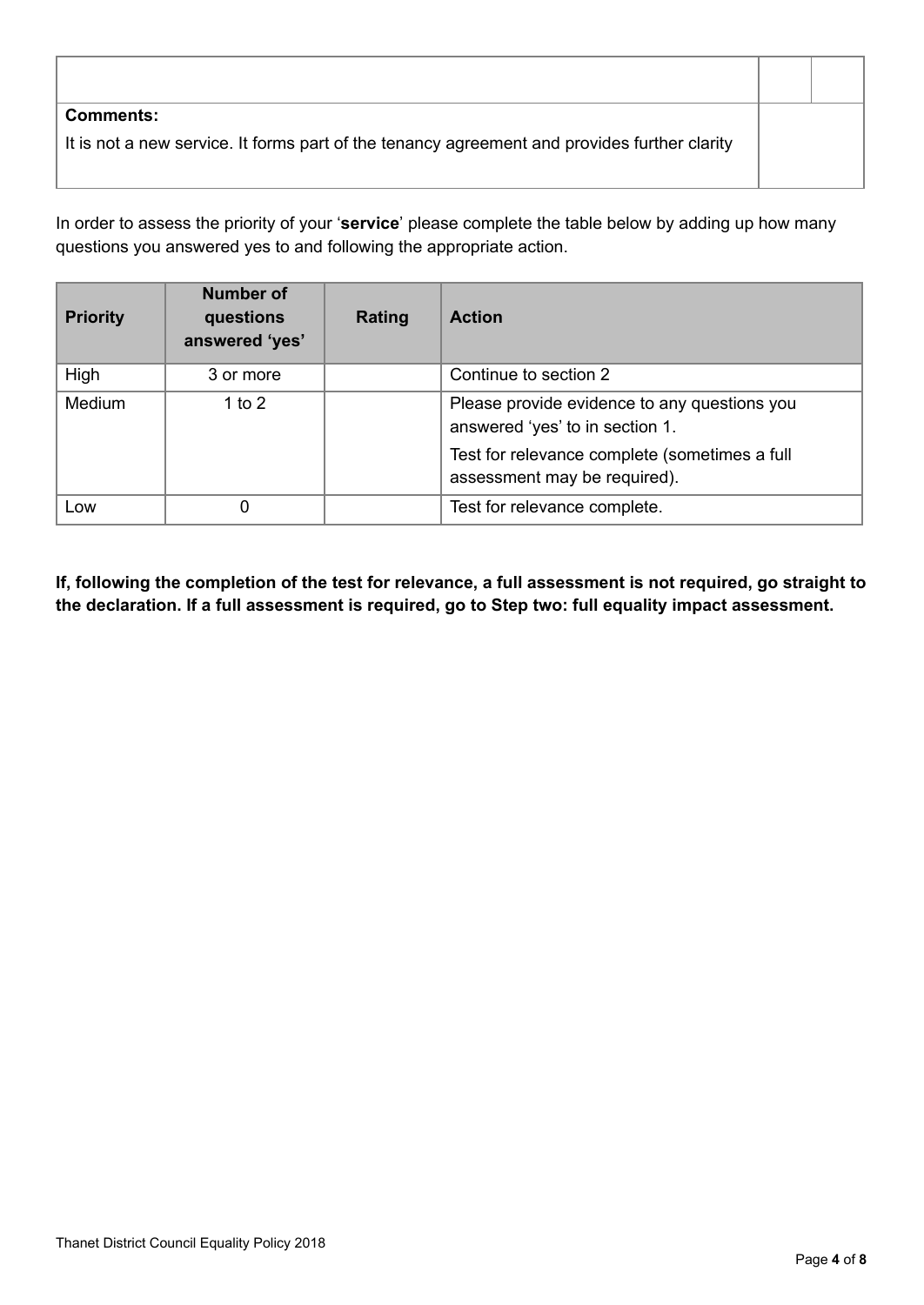#### *Step two: full equality impact assessment*

*1 Could the strategy, policy, service, project, activity or decision have a negative, positive or neutral effect on groups or individuals?*

### **Consider:**

**What** you are doing? **Why** you are doing it? **How** you **are doing it? Who** can access the service easily and who may not be able to access the service and **why**? **The full analysis explores ways to reduce or eliminate barriers and/or negative impacts.**

| <b>Protected characteristics</b>                                                                                                                                                                                           | N<br>е<br>g<br>a<br>t<br>V<br>e | P<br>Ο<br>S<br>t<br>$\mathbf v$<br>e | N<br>е<br>u<br>t<br>r<br>a | <b>Evidence/Reasoning</b><br>(Consider any barriers which will have negative<br>impact and/or good practices giving positive impact) |
|----------------------------------------------------------------------------------------------------------------------------------------------------------------------------------------------------------------------------|---------------------------------|--------------------------------------|----------------------------|--------------------------------------------------------------------------------------------------------------------------------------|
| Age                                                                                                                                                                                                                        |                                 |                                      |                            | <b>Recommendations:</b>                                                                                                              |
| <b>Consider:</b>                                                                                                                                                                                                           |                                 |                                      |                            |                                                                                                                                      |
| The way younger and<br>older people access<br>services may be<br>different<br>Use of technology<br>Child care/care of other<br>dependant<br>Timings/flexibility, such<br>as work patterns<br><b>Transport arrangements</b> |                                 |                                      |                            |                                                                                                                                      |
| Venue location                                                                                                                                                                                                             |                                 |                                      |                            |                                                                                                                                      |
| Disability (Includes: physical,<br>learning, sensory (deaf/blind),<br>mental health)                                                                                                                                       |                                 |                                      |                            | <b>Recommendations:</b>                                                                                                              |
| <b>Consider:</b>                                                                                                                                                                                                           |                                 |                                      |                            |                                                                                                                                      |
| Communication<br>methods<br>Accessibility - venue,<br>location, transport<br>Range of support<br>needed to participate<br>Hearing<br>Loops/Interpreters<br><b>Disability awareness</b><br>training for employees           |                                 |                                      |                            |                                                                                                                                      |
| Race (Includes; gypsy,                                                                                                                                                                                                     |                                 |                                      |                            | <b>Recommendations:</b>                                                                                                              |
| travelling, refugee and migrant<br>communities)                                                                                                                                                                            |                                 |                                      |                            |                                                                                                                                      |
| <b>Consider:</b>                                                                                                                                                                                                           |                                 |                                      |                            |                                                                                                                                      |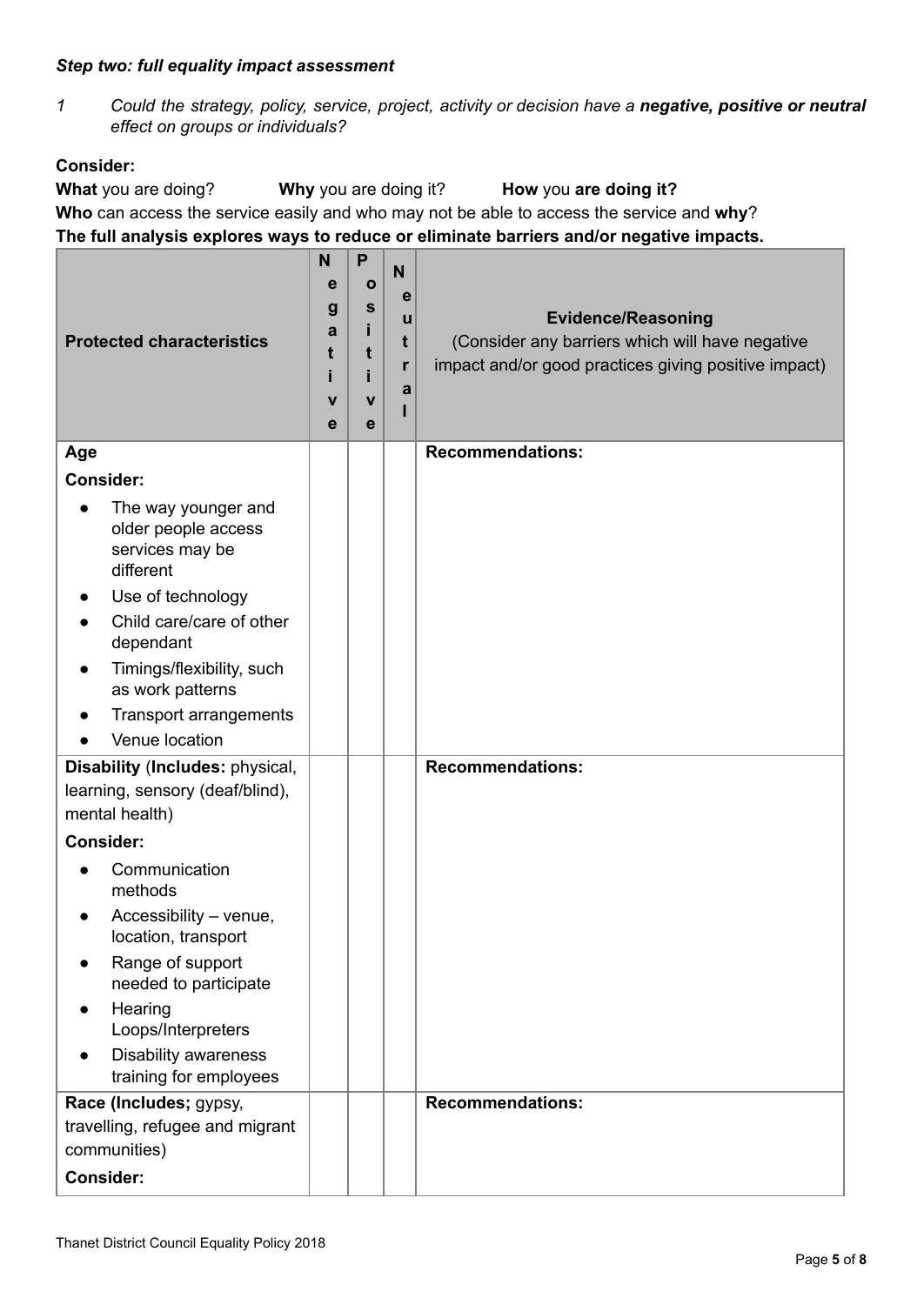| $\bullet$        | The size of the BME<br>communities that your                                                                                                                                        |  |                         |
|------------------|-------------------------------------------------------------------------------------------------------------------------------------------------------------------------------------|--|-------------------------|
|                  | service/project affects.<br>Language(s)                                                                                                                                             |  |                         |
|                  | spoken/understood.                                                                                                                                                                  |  |                         |
|                  | Culture, such as<br>hygiene, clothing,<br>physical activities, mixed<br>gender activities.                                                                                          |  |                         |
|                  | What access support<br>can you offer?                                                                                                                                               |  |                         |
|                  | Religion, faith or belief                                                                                                                                                           |  | <b>Recommendations:</b> |
| <b>Consider:</b> |                                                                                                                                                                                     |  |                         |
| $\bullet$        | The diversity within the<br>communities that your<br>service/project affect                                                                                                         |  |                         |
| $\bullet$        | Prayer times, meal<br>times, food (some<br>religions do not eat<br>meat), cultural habit or<br>belief, religious holidays<br>such as Ramadan<br>Awareness training for<br>employees |  |                         |
|                  | <b>Pregnancy and maternity</b>                                                                                                                                                      |  | <b>Recommendations:</b> |
| <b>Consider:</b> |                                                                                                                                                                                     |  |                         |
|                  | Flexible hours of the<br>service/project                                                                                                                                            |  |                         |
|                  | Is there access to<br>private area for<br>breastfeeding mothers?                                                                                                                    |  |                         |
| Gender           |                                                                                                                                                                                     |  | <b>Recommendations:</b> |
| <b>Consider:</b> |                                                                                                                                                                                     |  |                         |
| $\bullet$        | The impact on men and<br>women                                                                                                                                                      |  |                         |
|                  | Child care/care of other<br>dependant                                                                                                                                               |  |                         |
| $\bullet$        | Mixed/single gender<br>groups/activities                                                                                                                                            |  |                         |
| $\bullet$        | Timing of<br>services/projects                                                                                                                                                      |  |                         |
|                  | <b>Sexual orientation (Includes:</b><br>lesbian, gay, bisexual)                                                                                                                     |  | <b>Recommendations:</b> |
| <b>Consider:</b> |                                                                                                                                                                                     |  |                         |
| $\bullet$        | LGB people should feel<br>safe to disclose their<br>sexual orientation<br>without fear of prejudice<br>Make it clear you                                                            |  |                         |
|                  | recognised civil                                                                                                                                                                    |  |                         |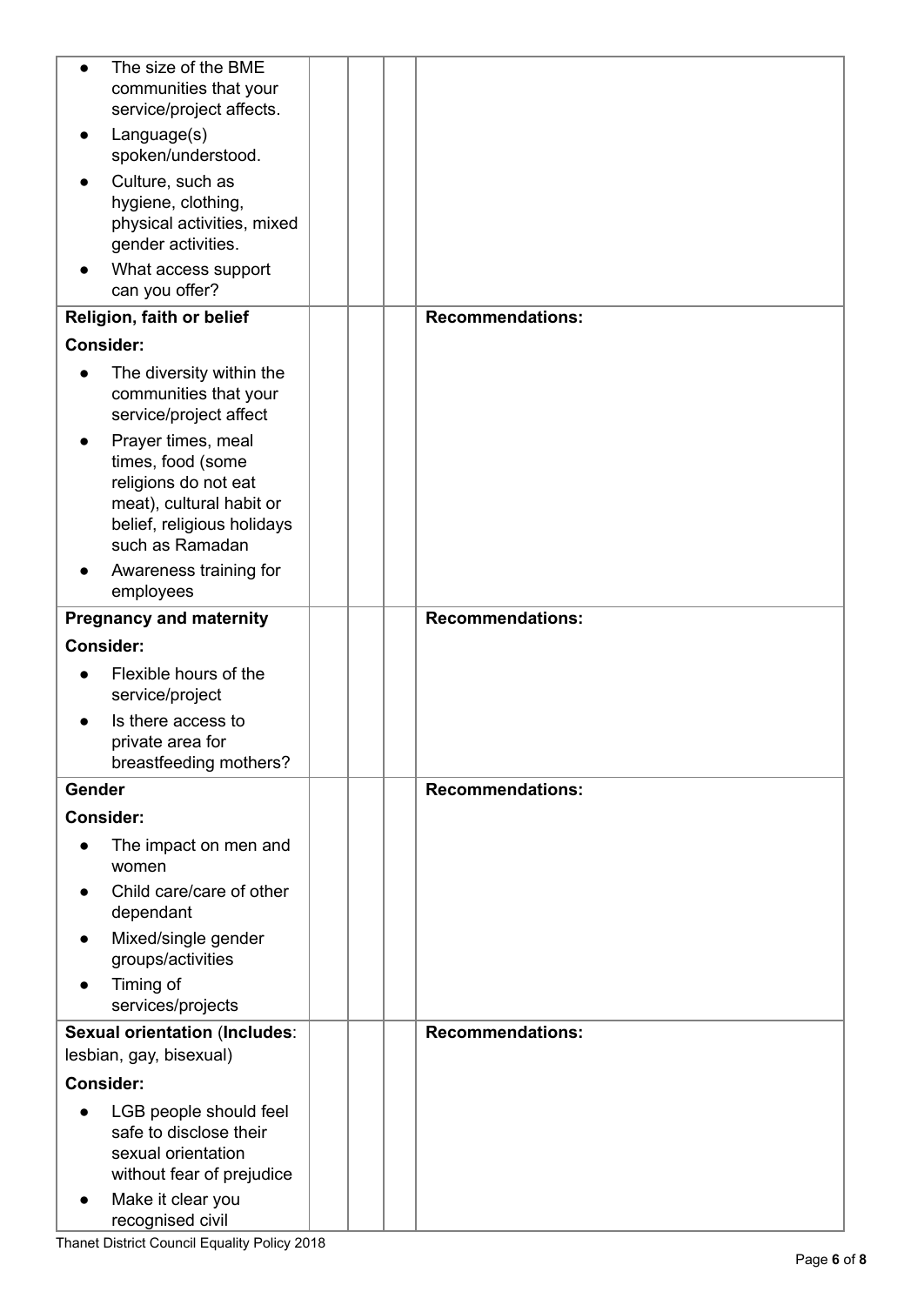| marriage and<br>partnerships<br>Awareness training for<br>$\bullet$<br>employees                                                                                           |                         |
|----------------------------------------------------------------------------------------------------------------------------------------------------------------------------|-------------------------|
| <b>Transgender</b>                                                                                                                                                         | <b>Recommendations:</b> |
| <b>Consider:</b>                                                                                                                                                           |                         |
| Trans people should be<br>able to disclose their<br>gender identity without<br>fear of prejudice<br>Making it clear you have<br>$\bullet$<br>a Trans policy and<br>process |                         |
| Awareness training for<br>employees                                                                                                                                        |                         |
| <b>Marriage and civil</b><br>marriage/partnership                                                                                                                          | <b>Recommendations:</b> |
| <b>Consider:</b>                                                                                                                                                           |                         |
| All couples or partners,<br>regardless of gender,<br>should be able to access<br>services                                                                                  |                         |

| <b>Outsourced services</b>                                         |           |
|--------------------------------------------------------------------|-----------|
| If your policy/process is partly or wholly provided by external    |           |
| organisations/agencies (such as Civica or Capita), please list any | <b>NA</b> |
| arrangements you plan to ensure that they promote equality and     |           |
|                                                                    |           |
| diversity. Include this in your improvement plan                   |           |
| Relations between different equality groups                        |           |
| Does your assessment show that a strategy, policy or process       |           |
| may amount to potential adverse impact between different           | No.       |
| equality groups? If yes please explain how the improvement plan    |           |
| is going to tackle this issue                                      |           |
|                                                                    |           |
| <b>Consultation responses</b>                                      |           |
| Summary of replies from individuals and stakeholders consulted     | <b>NA</b> |
| including any previous complaints on equality and diversity issues |           |
| about the strategy, policy or process                              |           |
|                                                                    |           |
|                                                                    |           |